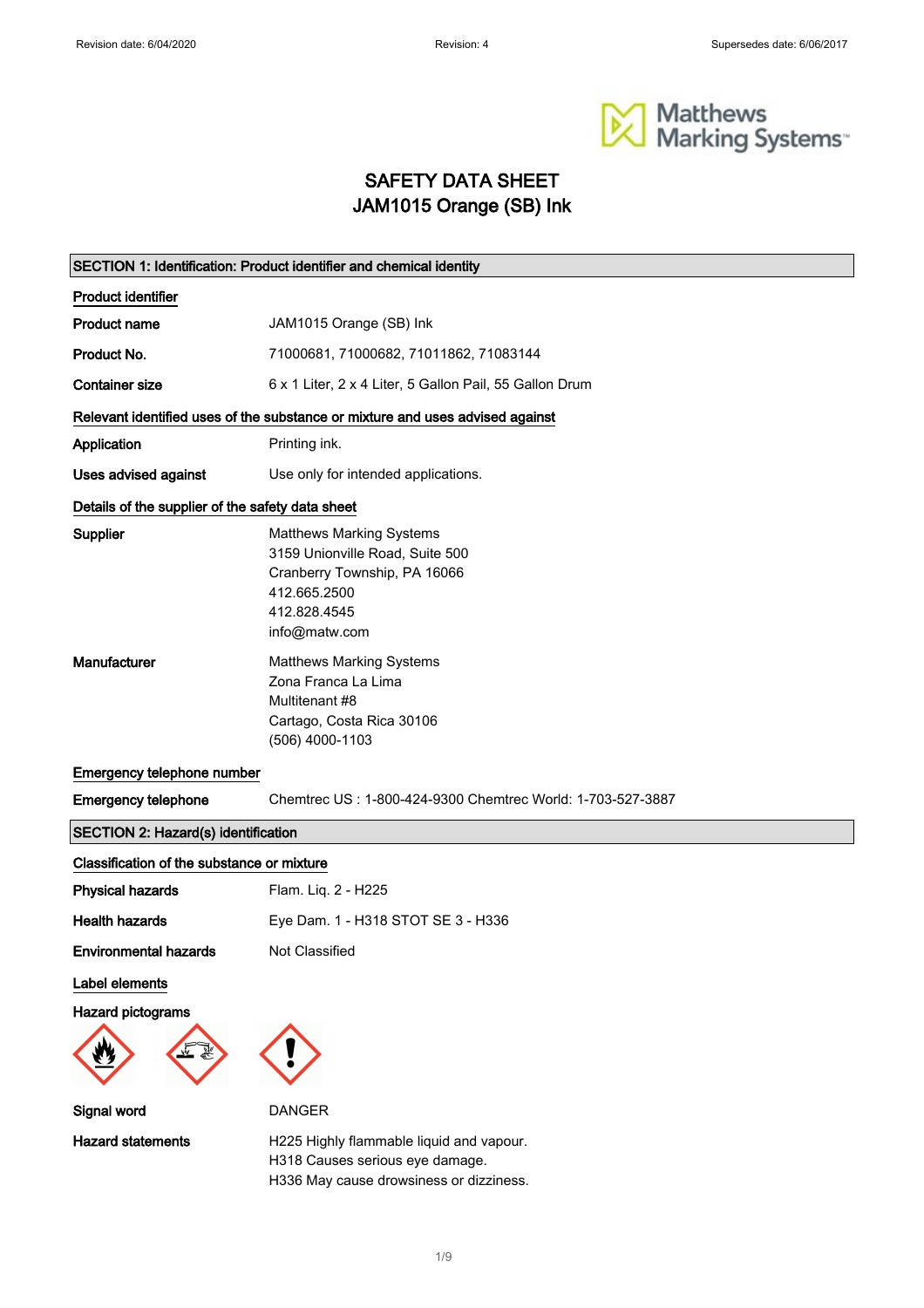| <b>Precautionary statements</b> | P210 Keep away from heat/ sparks/ open flames/ hot surfaces. - No smoking.<br>P280 Wear protective gloves/ protective clothing/ eye protection/ face protection.<br>P305+P351+P338 IF IN EYES: Rinse cautiously with water for several minutes. Remove<br>contact lenses, if present and easy to do. Continue rinsing.<br>P312 Call a POISON CENTER or doctor/ physician if you feel unwell.<br>P403+P233 Store in a well-ventilated place. Keep container tightly closed. |
|---------------------------------|----------------------------------------------------------------------------------------------------------------------------------------------------------------------------------------------------------------------------------------------------------------------------------------------------------------------------------------------------------------------------------------------------------------------------------------------------------------------------|
|                                 | P501 Dispose of contents/ container in accordance with national regulations.                                                                                                                                                                                                                                                                                                                                                                                               |

### SECTION 3: Composition and information on ingredients

| <b>Mixtures</b>                                                                |          |
|--------------------------------------------------------------------------------|----------|
| N-Propanol<br>CAS number: 71-23-8                                              | 90-100%  |
|                                                                                |          |
| Classification<br>Flam. Liq. 2 - H225<br>Eye Dam. 1 - H318<br>STOT SE 3 - H336 |          |
| Red Aromatic Amino Polyol Dye Complex                                          | $1 - 5%$ |
| CAS number: Proprietary                                                        |          |
| Classification<br>Skin Irrit. 2 - H315<br>Eye Irrit. 2A - H319                 |          |

The full text for all hazard statements is displayed in Section 16.

| <b>Composition comments</b> | This material does not contain any Hazardous Air Pollutants (HAPS) as defined by the Clean<br>Air Act under the US Environmental Protection Agency (EPA).                                         |
|-----------------------------|---------------------------------------------------------------------------------------------------------------------------------------------------------------------------------------------------|
| Ingredient notes            | The exact percentage/concentration is withheld as a trade secret in accordance with 29 CFR<br>1910.1200. The exact identity is withheld as a trade secret in accordance with 29 CFR<br>1910.1200. |

### SECTION 4: First aid measures

| Description of first aid measures |  |  |
|-----------------------------------|--|--|
|                                   |  |  |

| General information | Consult a physician for specific advice. If medical advice is needed, have product container or<br>label at hand. If in doubt, get medical attention promptly. Show this Safety Data Sheet to the<br>medical personnel.                                   |
|---------------------|-----------------------------------------------------------------------------------------------------------------------------------------------------------------------------------------------------------------------------------------------------------|
| <b>Inhalation</b>   | Move affected person to fresh air and keep warm and at rest in a position comfortable for<br>breathing. If breathing stops, provide artificial respiration. Consult a physician for specific<br>advice.                                                   |
| Ingestion           | Get medical attention immediately. Rinse mouth thoroughly with water. Never give anything<br>by mouth to an unconscious person. Do not induce vomiting unless under the direction of<br>medical personnel.                                                |
| <b>Skin Contact</b> | Remove contaminated clothing immediately and wash skin with soap and water. Rinse<br>cautiously with water for several minutes. Get medical attention promptly if symptoms occur<br>after washing. Wash clothing and clean shoes thoroughly before reuse. |
| Eye contact         | Rinse immediately with plenty of water. Continue to rinse for at least 15 minutes and get<br>medical attention.                                                                                                                                           |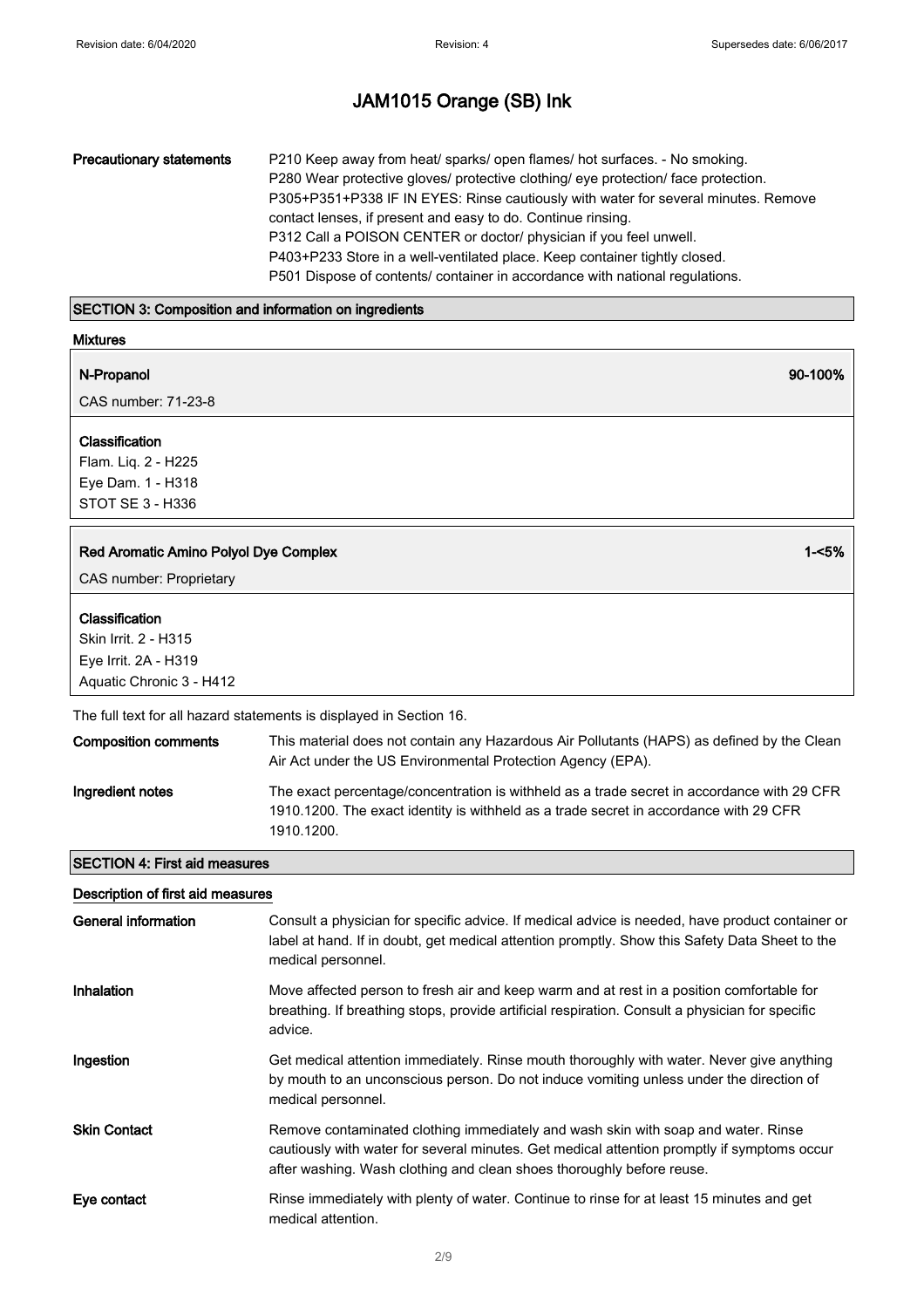| <b>Protection of first aiders</b>                     | First aid personnel should wear appropriate protective equipment during any rescue.                                                                                                                                                                                                                                                 |  |
|-------------------------------------------------------|-------------------------------------------------------------------------------------------------------------------------------------------------------------------------------------------------------------------------------------------------------------------------------------------------------------------------------------|--|
|                                                       | Most important symptoms and effects, both acute and delayed                                                                                                                                                                                                                                                                         |  |
| <b>General information</b>                            | The product is considered to be a low hazard under normal conditions of use. The severity of<br>the symptoms described will vary dependent on the concentration and the length of exposure.<br>See Section 11 for additional information on health hazards.                                                                         |  |
| Inhalation                                            | Gas or vapour in high concentrations may irritate the respiratory system. Overexposure may<br>depress the central nervous system, causing dizziness and intoxication.                                                                                                                                                               |  |
| Ingestion                                             | This product is moderately irritating. May cause nausea, headache, dizziness and intoxication.                                                                                                                                                                                                                                      |  |
| <b>Skin contact</b>                                   | Prolonged or repeated contact with skin may cause irritation, redness and dermatitis.                                                                                                                                                                                                                                               |  |
| Eye contact                                           | Vapour or spray in the eyes may cause irritation and smarting. May cause temporary eye<br>irritation. Prolonged contact may cause redness and/or tearing.                                                                                                                                                                           |  |
|                                                       | Indication of any immediate medical attention and special treatment needed                                                                                                                                                                                                                                                          |  |
| Notes for the doctor                                  | Treat symptomatically.                                                                                                                                                                                                                                                                                                              |  |
| <b>SECTION 5: Firefighting measures</b>               |                                                                                                                                                                                                                                                                                                                                     |  |
| <b>Extinguishing media</b>                            |                                                                                                                                                                                                                                                                                                                                     |  |
| Suitable extinguishing media                          | Extinguish with alcohol-resistant foam, carbon dioxide, dry powder or water fog.                                                                                                                                                                                                                                                    |  |
| Unsuitable extinguishing<br>media                     | Water spray.                                                                                                                                                                                                                                                                                                                        |  |
| Special hazards arising from the substance or mixture |                                                                                                                                                                                                                                                                                                                                     |  |
| Specific hazards                                      | Flammable liquid and vapour. Vapours are heavier than air and may spread near ground and<br>travel a considerable distance to a source of ignition and flash back.                                                                                                                                                                  |  |
| <b>Hazardous combustion</b><br>products               | Thermal decomposition or combustion products may include the following substances:<br>Carbon dioxide (CO2). Carbon monoxide (CO).                                                                                                                                                                                                   |  |
| Advice for firefighters                               |                                                                                                                                                                                                                                                                                                                                     |  |
| Protective actions during<br>firefighting             | Evacuate area. Stop leak if safe to do so. Use water to keep fire exposed containers cool and<br>disperse vapours. Use water spray to reduce vapours.                                                                                                                                                                               |  |
| Special protective equipment<br>for firefighters      | Wear positive-pressure self-contained breathing apparatus (SCBA) and appropriate protective<br>clothing.                                                                                                                                                                                                                            |  |
| <b>Hazchem Code</b>                                   | $-3Y$                                                                                                                                                                                                                                                                                                                               |  |
| <b>SECTION 6: Accidental release measures</b>         |                                                                                                                                                                                                                                                                                                                                     |  |
|                                                       | Personal precautions, protective equipment and emergency procedures                                                                                                                                                                                                                                                                 |  |
| <b>Personal precautions</b>                           | No smoking, sparks, flames or other sources of ignition near spillage. Avoid contact with skin,<br>eyes and clothing. Avoid inhalation of vapours. Wash thoroughly after dealing with a spillage.<br>Ensure procedures and training for emergency decontamination and disposal are in place.                                        |  |
| <b>Environmental precautions</b>                      |                                                                                                                                                                                                                                                                                                                                     |  |
| <b>Environmental precautions</b>                      | Avoid release to the environment. Do not discharge into drains or watercourses or onto the<br>ground. Use appropriate containment to avoid environmental contamination. Spillages or<br>uncontrolled discharges into watercourses must be reported immediately to the Environmental<br>Agency or other appropriate regulatory body. |  |

Methods and material for containment and cleaning up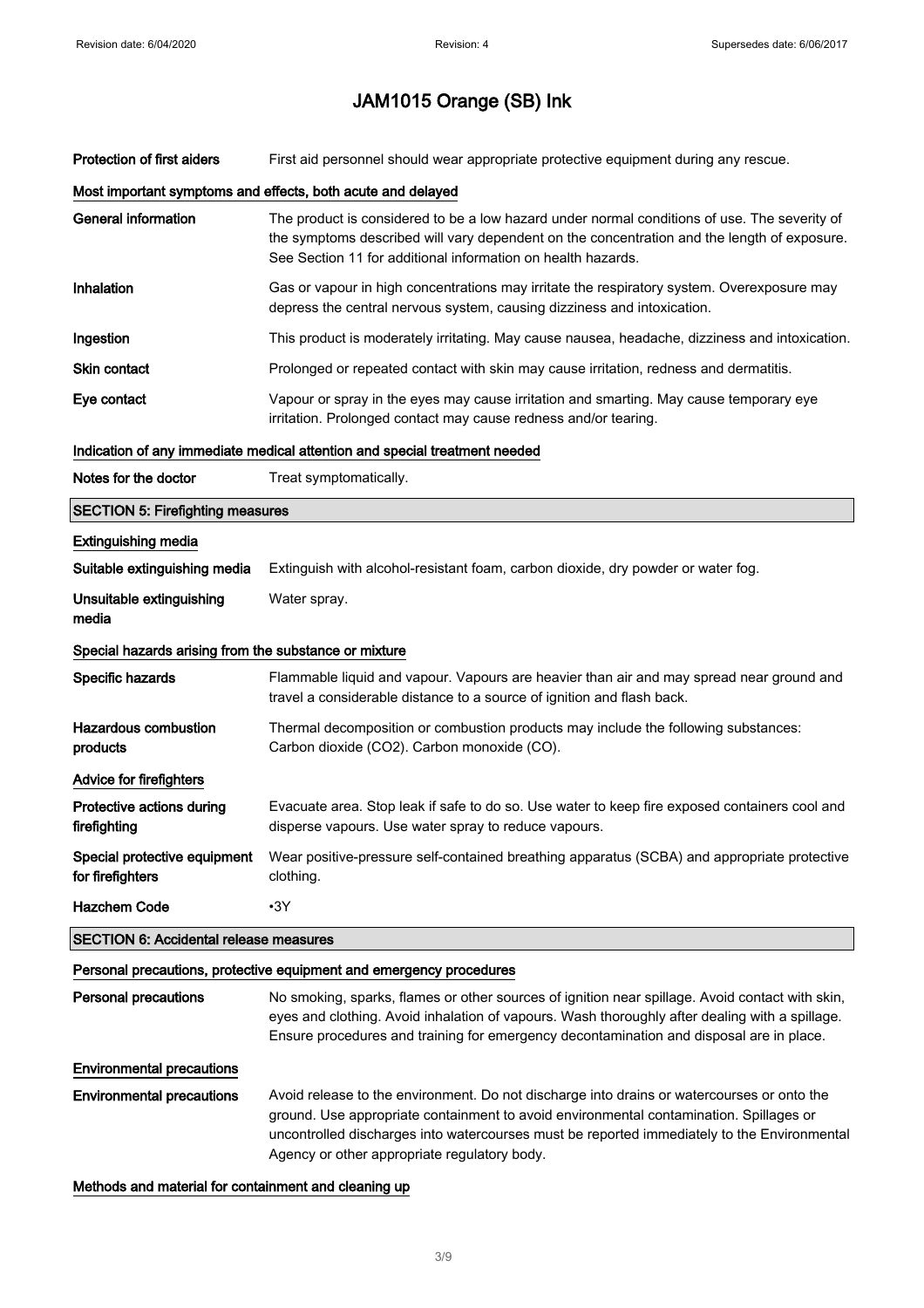| Methods for cleaning up                                      | Eliminate all sources of ignition. Stop leak if safe to do so. Do not touch or walk into spilled<br>material. Take care as floors and other surfaces may become slippery. Contain and absorb<br>spillage with sand, earth or other non-combustible material. Collect and place in suitable<br>waste disposal containers and seal securely. When handling waste, the safety precautions<br>applying to handling of the product should be considered. Dispose of waste to licensed waste<br>disposal site in accordance with the requirements of the local Waste Disposal Authority. |
|--------------------------------------------------------------|------------------------------------------------------------------------------------------------------------------------------------------------------------------------------------------------------------------------------------------------------------------------------------------------------------------------------------------------------------------------------------------------------------------------------------------------------------------------------------------------------------------------------------------------------------------------------------|
| Reference to other sections                                  |                                                                                                                                                                                                                                                                                                                                                                                                                                                                                                                                                                                    |
| Reference to other sections                                  | For personal protection, see Section 8. See Section 11 for additional information on health<br>hazards. See Section 12 for additional information on ecological hazards. For waste disposal,<br>see Section 13.                                                                                                                                                                                                                                                                                                                                                                    |
|                                                              | SECTION 7: Handling and storage, including how the chemical may be safely used                                                                                                                                                                                                                                                                                                                                                                                                                                                                                                     |
| Precautions for safe handling                                |                                                                                                                                                                                                                                                                                                                                                                                                                                                                                                                                                                                    |
| <b>Usage precautions</b>                                     | Wear protective clothing as described in Section 8 of this safety data sheet.                                                                                                                                                                                                                                                                                                                                                                                                                                                                                                      |
| Advice on general<br>occupational hygiene                    | Do not eat, drink or smoke when using this product. Provide eyewash station and safety<br>shower. Good personal hygiene procedures should be implemented. Wash skin thoroughly<br>after handling. Wash contaminated clothing before reuse.                                                                                                                                                                                                                                                                                                                                         |
| Conditions for safe storage, including any incompatibilities |                                                                                                                                                                                                                                                                                                                                                                                                                                                                                                                                                                                    |
| <b>Storage precautions</b>                                   | Store at temperatures between 4.4°C/40°F and 32.2°C/90°F. Keep only in the original<br>container in a cool, well-ventilated place. Protect from freezing and direct sunlight. Container<br>must be kept tightly closed when not in use. Keep containers upright. Keep away from heat,<br>hot surfaces, sparks, open flames and other ignition sources. No smoking. Store in<br>accordance with national regulations.                                                                                                                                                               |
| Storage class                                                | Flammable liquid storage.                                                                                                                                                                                                                                                                                                                                                                                                                                                                                                                                                          |
| Specific end use(s)                                          |                                                                                                                                                                                                                                                                                                                                                                                                                                                                                                                                                                                    |
| Specific end use(s)                                          | The identified uses for this product are detailed in Section 1.                                                                                                                                                                                                                                                                                                                                                                                                                                                                                                                    |
| SECTION 8: Exposure controls and personal protection         |                                                                                                                                                                                                                                                                                                                                                                                                                                                                                                                                                                                    |
| <b>Control parameters</b>                                    |                                                                                                                                                                                                                                                                                                                                                                                                                                                                                                                                                                                    |

### Occupational exposure limits

### N-Propanol

Long-term exposure limit (8-hour TWA): 200 ppm 492 mg/m<sup>3</sup> Short-term exposure limit (15-minute): 250 ppm 614 mg/m<sup>3</sup> Sk

Sk = Absorption through the skin may be a significant source of exposure.

#### Exposure controls

#### Protective equipment



Appropriate engineering controls

As this product contains ingredients with exposure limits, process enclosures, local exhaust ventilation or other engineering controls should be used to keep worker exposure below any statutory or recommended limits, if use generates dust, fumes, gas, vapour or mist. Use explosion-proof ventilating equipment.

Eye/face protection Wear tight-fitting, chemical splash goggles or face shield.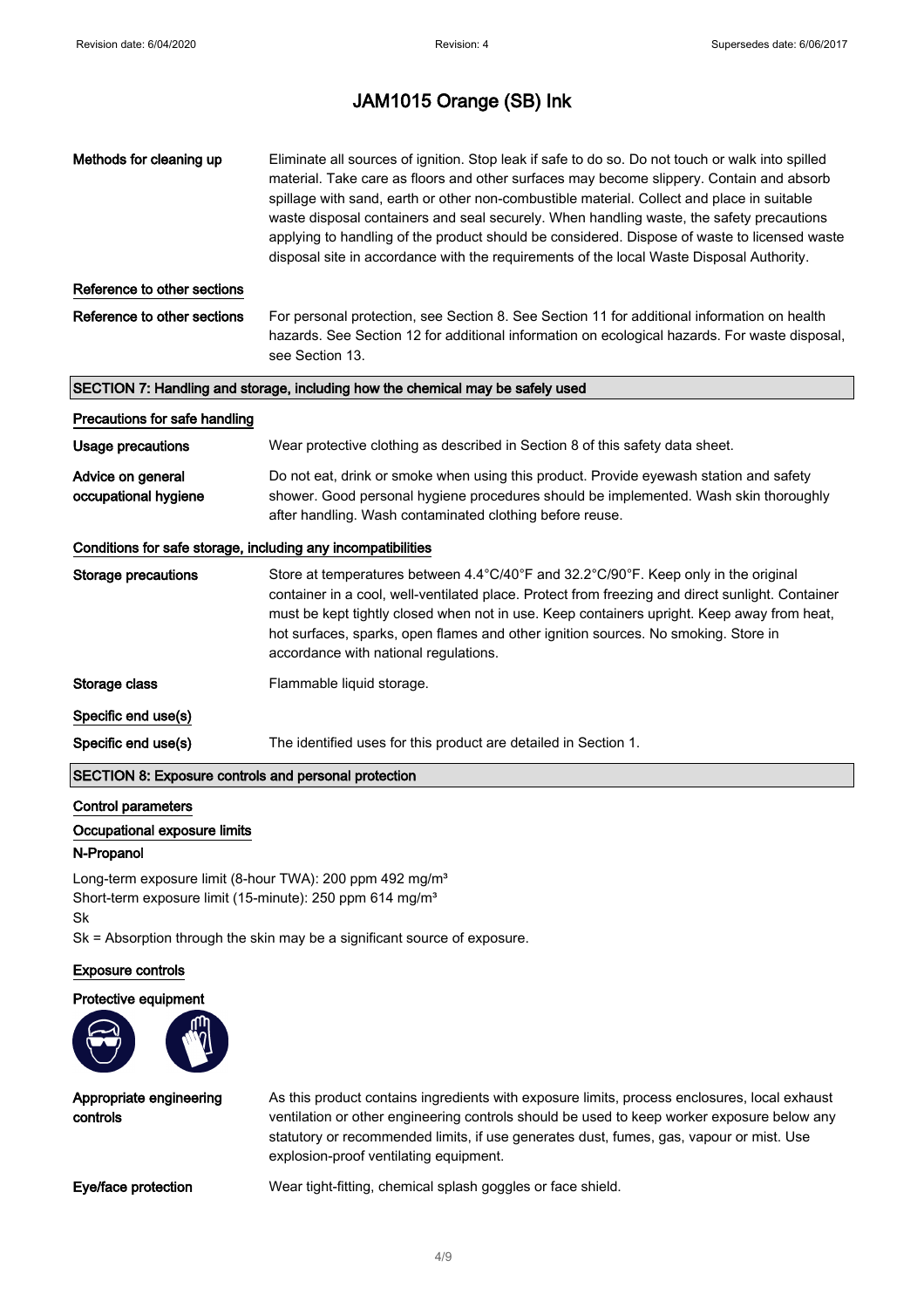| Hand protection                           | It is recommended that chemical-resistant, impervious gloves are worn. The most suitable<br>glove should be chosen in consultation with the glove supplier/manufacturer, who can provide<br>information about the breakthrough time of the glove material. It is recommended that gloves<br>are made of the following material: Butyl rubber. Nitrile rubber. Rubber (natural, latex).<br>Frequent changes are recommended. |
|-------------------------------------------|-----------------------------------------------------------------------------------------------------------------------------------------------------------------------------------------------------------------------------------------------------------------------------------------------------------------------------------------------------------------------------------------------------------------------------|
| Other skin and body<br>protection         | Avoid contact with skin. Wear appropriate clothing to prevent repeated or prolonged skin<br>contact.                                                                                                                                                                                                                                                                                                                        |
| Hygiene measures                          | Wash contaminated skin thoroughly after handling. Provide eyewash station and safety<br>shower.                                                                                                                                                                                                                                                                                                                             |
| <b>Respiratory protection</b>             | If ventilation is inadequate, suitable respiratory protection must be worn. Wear a respirator<br>fitted with the following cartridge: Organic vapour filter.                                                                                                                                                                                                                                                                |
| <b>Thermal hazards</b>                    | If there is a risk of contact with hot product, all protective equipment worn should be suitable<br>for use with high temperatures.                                                                                                                                                                                                                                                                                         |
| <b>Environmental exposure</b><br>controls | Keep container tightly sealed when not in use.                                                                                                                                                                                                                                                                                                                                                                              |

### SECTION 9: Physical and chemical properties

### Information on basic physical and chemical properties

| Appearance                       | Coloured liquid.                                                                                                                                                                                                     |  |
|----------------------------------|----------------------------------------------------------------------------------------------------------------------------------------------------------------------------------------------------------------------|--|
| Colour                           | Orange.                                                                                                                                                                                                              |  |
| Odour                            | Alcoholic.                                                                                                                                                                                                           |  |
| <b>Melting point</b>             | $-127^{\circ}$ C/-196.6 $^{\circ}$ F                                                                                                                                                                                 |  |
| Initial boiling point and range  | 97°C/207°F @ 760 mm Hg                                                                                                                                                                                               |  |
| Flash point                      | 23°C/73°F Closed cup.                                                                                                                                                                                                |  |
| <b>Evaporation rate</b>          | $0.89$ (butyl acetate = 1)                                                                                                                                                                                           |  |
| Flammability Limit - Lower(%)    | Upper flammable/explosive limit: 14 % vol Lower flammable/explosive limit: 2.2 % vol                                                                                                                                 |  |
| Vapour pressure                  | 14.5 mm Hg @ 20°C/68°F                                                                                                                                                                                               |  |
| Vapour density                   | 2.1                                                                                                                                                                                                                  |  |
| <b>Relative density</b>          | 0.826 g/cc 826 g/l 6.88 lbs/gal                                                                                                                                                                                      |  |
| Solubility(ies)                  | Soluble in the following materials: Alcohols. Completely soluble in water.                                                                                                                                           |  |
| <b>Partition coefficient</b>     | log Pow: 0.05                                                                                                                                                                                                        |  |
| Auto-ignition temperature        | 413°C/775.4°F                                                                                                                                                                                                        |  |
| <b>Decomposition Temperature</b> | Not applicable.                                                                                                                                                                                                      |  |
| <b>Explosive properties</b>      | Not applicable.                                                                                                                                                                                                      |  |
| <b>Oxidising properties</b>      | Not applicable.                                                                                                                                                                                                      |  |
| Comments                         | Information given is applicable to the product as supplied. Information declared as "Not<br>available" or "Not applicable" is not considered to be relevant to the implementation of the<br>proper control measures. |  |
| Volatile organic compound        | This product contains a maximum VOC content of 801 g/l. This product contains a maximum<br>VOC content of 6.67 lbs/gal.                                                                                              |  |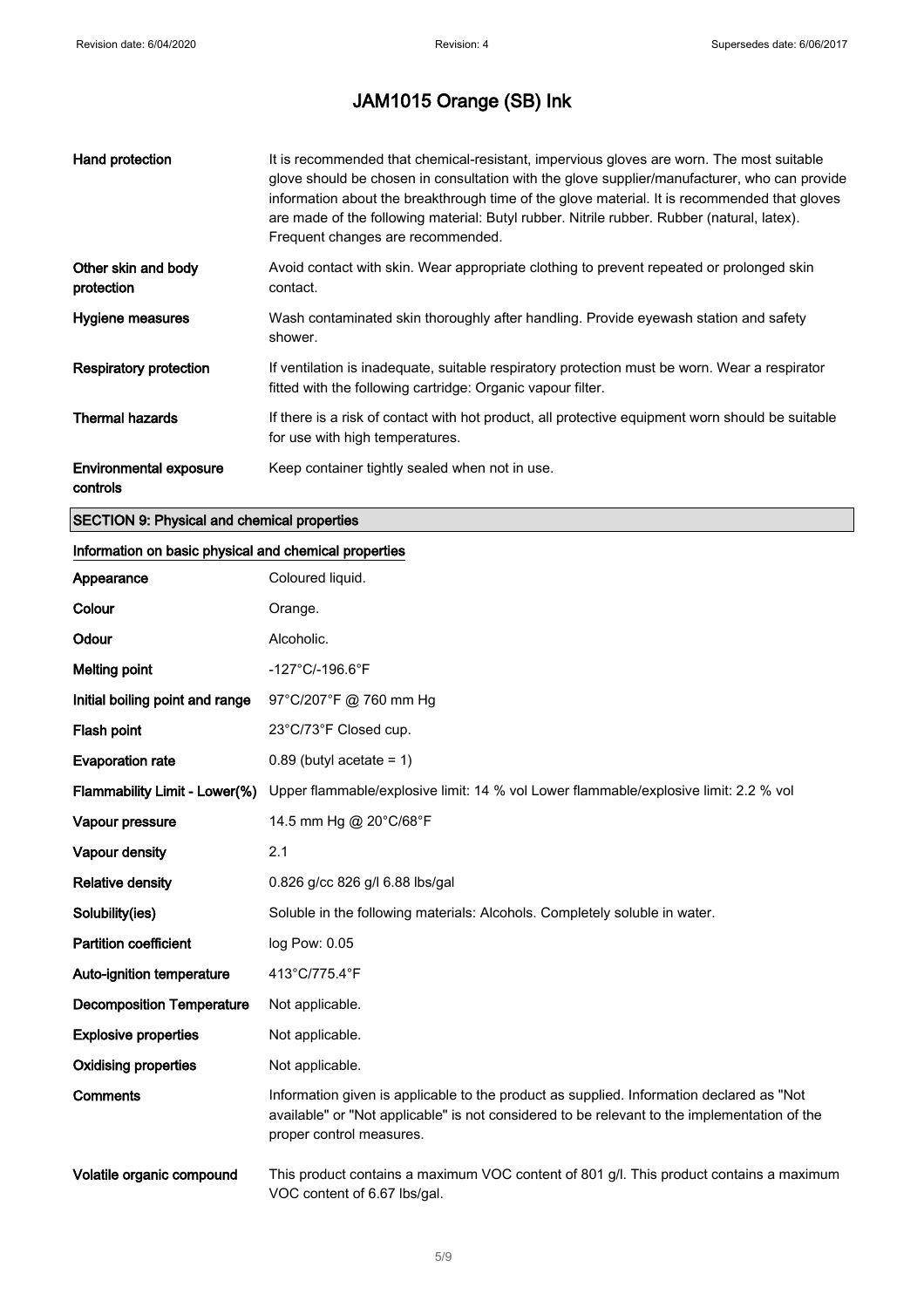| <b>HAPS Content</b>                    |                                                                                                               | 0.00                                                                                     |  |  |  |
|----------------------------------------|---------------------------------------------------------------------------------------------------------------|------------------------------------------------------------------------------------------|--|--|--|
|                                        | <b>SECTION 10: Stability and reactivity</b>                                                                   |                                                                                          |  |  |  |
| <b>Reactivity</b>                      |                                                                                                               | There are no known reactivity hazards associated with this product.                      |  |  |  |
| <b>Stability</b>                       |                                                                                                               | Stable at normal ambient temperatures and when used as recommended.                      |  |  |  |
| <b>Conditions to avoid</b>             |                                                                                                               | Avoid the following conditions: Heat, sparks, flames.                                    |  |  |  |
| Materials to avoid                     |                                                                                                               | Avoid contact with the following materials: Strong oxidising agents.                     |  |  |  |
| products                               | Hazardous decomposition                                                                                       | Heating may generate the following products: Carbon dioxide (CO2). Carbon monoxide (CO). |  |  |  |
|                                        | <b>SECTION 11: Toxicological information</b>                                                                  |                                                                                          |  |  |  |
|                                        | Information on toxicological effects                                                                          |                                                                                          |  |  |  |
|                                        | <b>Toxicological effects</b><br>Information given is based on data of the components and of similar products. |                                                                                          |  |  |  |
|                                        | Specific target organ toxicity - single exposure                                                              |                                                                                          |  |  |  |
| <b>Target organs</b>                   |                                                                                                               | Central nervous system Eyes Gastro-intestinal tract Respiratory system, lungs Skin       |  |  |  |
|                                        |                                                                                                               | Specific target organ toxicity - repeated exposure                                       |  |  |  |
| <b>Target organs</b>                   |                                                                                                               | Skin                                                                                     |  |  |  |
|                                        | Toxicological information on ingredients.                                                                     |                                                                                          |  |  |  |
| N-Propanol                             |                                                                                                               |                                                                                          |  |  |  |
|                                        | Acute toxicity - inhalation                                                                                   |                                                                                          |  |  |  |
|                                        | 9.9<br>Acute toxicity inhalation<br>(LC <sub>50</sub> dust/mist mg/l)                                         |                                                                                          |  |  |  |
|                                        | <b>ATE</b> inhalation<br>(dusts/mists mg/l)                                                                   | 9.9                                                                                      |  |  |  |
|                                        | Serious eye damage/irritation                                                                                 |                                                                                          |  |  |  |
|                                        | Serious eye<br>damage/irritation                                                                              | Causes serious eye irritation.                                                           |  |  |  |
|                                        | Specific target organ toxicity - single exposure                                                              |                                                                                          |  |  |  |
|                                        | <b>Target organs</b>                                                                                          | Central nervous system                                                                   |  |  |  |
| Red Aromatic Amino Polyol Dye Complex  |                                                                                                               |                                                                                          |  |  |  |
|                                        | Serious eye damage/irritation                                                                                 |                                                                                          |  |  |  |
|                                        | Serious eye<br>Causes eye irritation.<br>damage/irritation                                                    |                                                                                          |  |  |  |
|                                        | <b>SECTION 12: Ecological information</b>                                                                     |                                                                                          |  |  |  |
| Ecological information on ingredients. |                                                                                                               |                                                                                          |  |  |  |
|                                        |                                                                                                               | <b>N.Dronanol</b>                                                                        |  |  |  |

### N-Propanol

### Acute aquatic toxicity

Acute toxicity - fish LC<sub>50</sub>, 96 hours: > 804 mg/l, Pimephales promelas (Fat-head Minnow)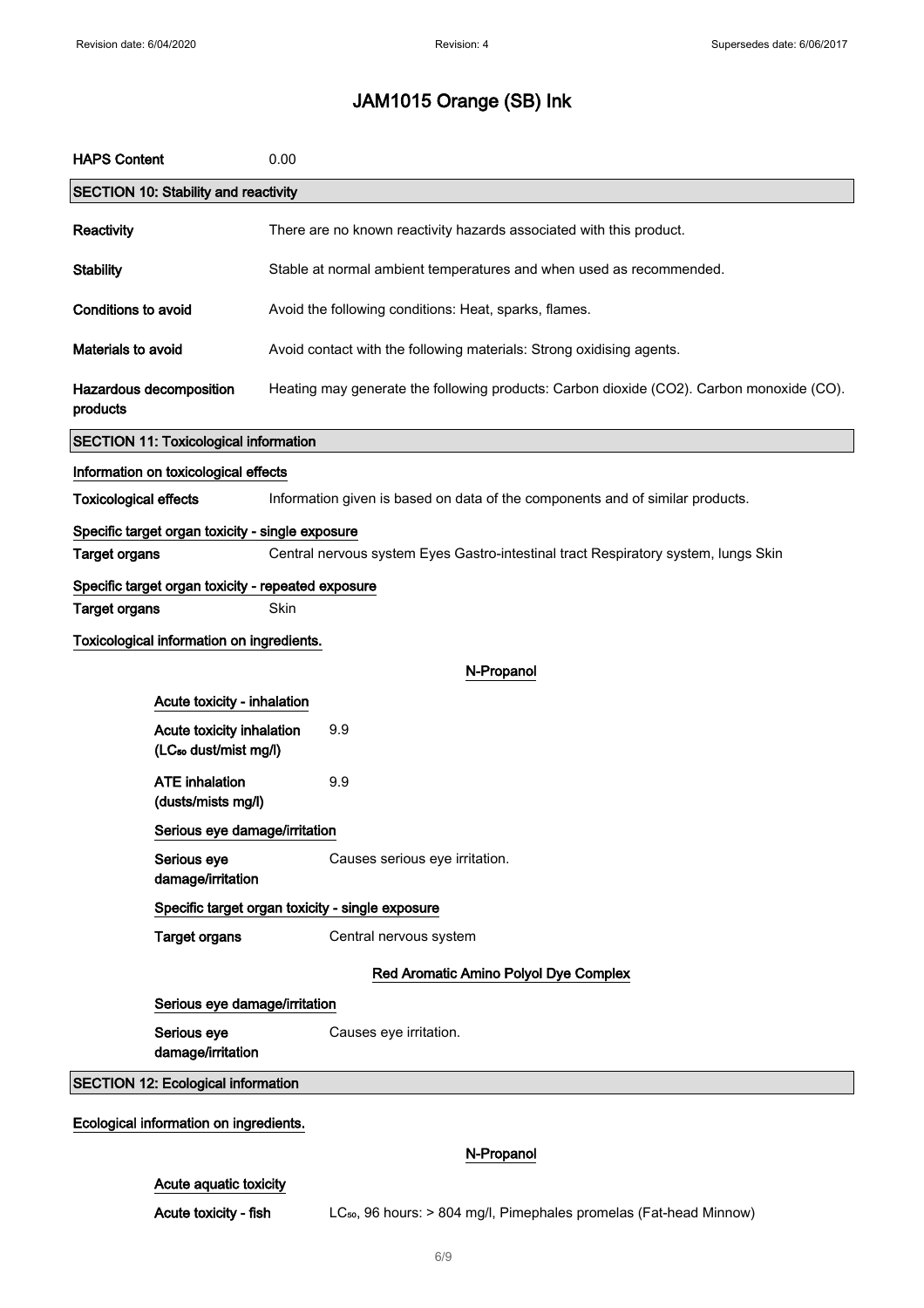| Acute toxicity - aquatic<br>invertebrates   | LC <sub>50</sub> , 96 hours: > 804 mg/l, Daphnia magna                  |
|---------------------------------------------|-------------------------------------------------------------------------|
| Acute toxicity - aquatic<br>plants          | EC <sub>50</sub> , 48 hours: >100 mg/l, Pseudokirchneriella subcapitata |
| Chronic aquatic toxicity                    |                                                                         |
| Chronic toxicity - aquatic<br>invertebrates | NOEC, 21 days: >100 mg/l, Daphnia magna                                 |
| Persistence and degradability               |                                                                         |
| Ecological information on ingredients.      |                                                                         |
|                                             | N-Propanol                                                              |
| Persistence and<br>degradability            | The product is readily biodegradable.                                   |
| Biodegradation                              | Soil - Degradation 75%: 20 days                                         |
|                                             | Biological oxygen demand <2000 mg O2/I                                  |
|                                             | <b>Chemical oxygen demand</b> $0.071$ g $O2/g$ substance                |
| <b>Bioaccumulative potential</b>            |                                                                         |
| <b>Partition coefficient</b>                | log Pow: 0.05                                                           |

Ecological information on ingredients.

### Red Aromatic Amino Polyol Dye Complex

Bioaccumulative Potential BCF: 10.2, Cyprinus carpio (Common carp)

| <b>SECTION 13: Disposal considerations</b> |                                                                                                                                                                                                                                                                                                                                                                                                                                                                                                                                                                                                                                        |  |
|--------------------------------------------|----------------------------------------------------------------------------------------------------------------------------------------------------------------------------------------------------------------------------------------------------------------------------------------------------------------------------------------------------------------------------------------------------------------------------------------------------------------------------------------------------------------------------------------------------------------------------------------------------------------------------------------|--|
| Waste treatment methods                    |                                                                                                                                                                                                                                                                                                                                                                                                                                                                                                                                                                                                                                        |  |
| General information                        | The generation of waste should be minimised or avoided wherever possible. When handling<br>waste, the safety precautions applying to handling of the product should be considered.<br>Dispose of waste to licensed waste disposal site in accordance with the requirements of the<br>local Waste Disposal Authority. Dispose of waste product or used containers in accordance<br>with local regulations Disposal of this product, process solutions, residues and by-products<br>should at all times comply with the requirements of environmental protection and waste<br>disposal legislation and any local authority requirements. |  |
| <b>Disposal methods</b>                    | Dispose of contents/container in accordance with national regulations. Dispose of waste to<br>licensed waste disposal site in accordance with the requirements of the local Waste Disposal<br>Authority. When handling waste, the safety precautions applying to handling of the product<br>should be considered.                                                                                                                                                                                                                                                                                                                      |  |
| <b>SECTION 14: Transport information</b>   |                                                                                                                                                                                                                                                                                                                                                                                                                                                                                                                                                                                                                                        |  |

### UN number

| UN No. (ADG)  | 1210 |
|---------------|------|
| UN No. (IMDG) | 1210 |
| UN No. (ICAO) | 1210 |

UN proper shipping name

Proper shipping name (ADG) PRINTING INK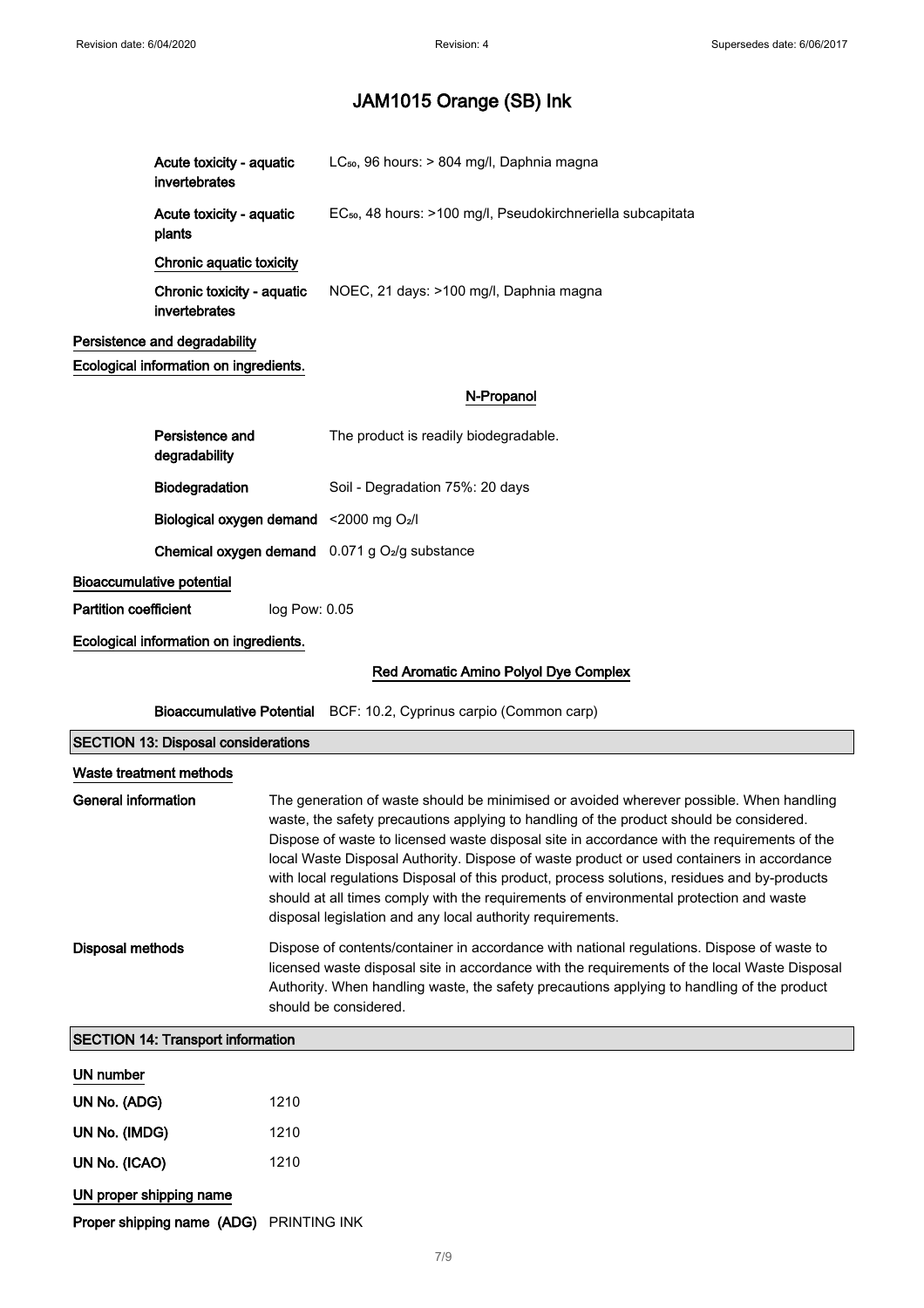| Proper shipping name                            | <b>PRINTING INK</b> |
|-------------------------------------------------|---------------------|
| (IMDG)                                          |                     |
| <b>Proper shipping name (ICAO)</b> PRINTING INK |                     |

### Transport hazard class(es)

| ADG class               | 3  |
|-------------------------|----|
| ADG classification code | F1 |
| <b>ADG label</b>        | 3  |
| <b>IMDG class</b>       | 3  |
| ICAO class/division     | 3  |

### Transport labels



| Packing group         |   |  |
|-----------------------|---|--|
| ADG packing group     | Ш |  |
| IMDG packing group    | Ш |  |
| ICAO packing group    | Ш |  |
| Environmental hazards |   |  |

### Environmentally hazardous substance/marine pollutant No.

| Special precautions for user |            |  |  |  |
|------------------------------|------------|--|--|--|
| EmS                          | $F-E. S-D$ |  |  |  |
| Hazchem Code                 | $\cdot$ 3Y |  |  |  |

### SECTION 15: Regulatory information

### Inventories

### EU - EINECS/ELINCS

All the ingredients are listed or exempt.

### Canada - DSL/NDSL

All the ingredients are listed or exempt.

### US - TSCA

All the ingredients are listed or exempt.

### Australia - AICS

The following ingredients are listed:

N-Propanol

Glycerin

Red Aromatic Amino Polyol Dye Complex

### Japan - ENCS

The following ingredients are listed: